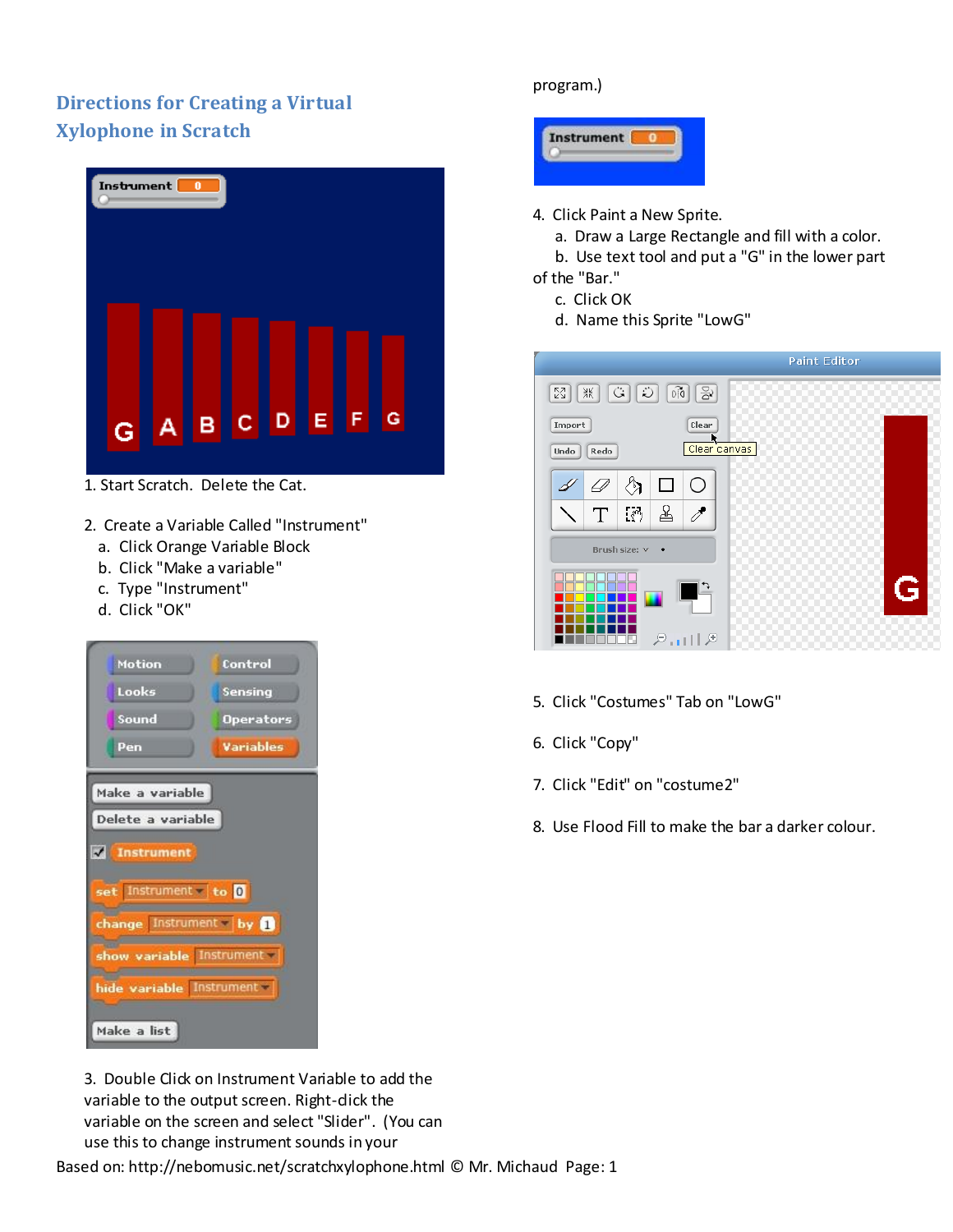

- 9. Click "OK"
- 10. Click on "Stage"
- 11. Click on "Backgrounds" Tab.
- 12. Click "Edit"
- 13. Flood Fill the stage so it is a solid color.
- 14. Click Ok



16. Add This Script to the "LowG" Sprite



17. Add this Script to "LowG" Sprite (to play when clicked)



18. Add this Script to "LowG" Sprite (to play when 1 key is pressed)



19. Click the Green Flag and Test - it should play 1 note

21. Use stamp tool to copy the "LowG" Sprite